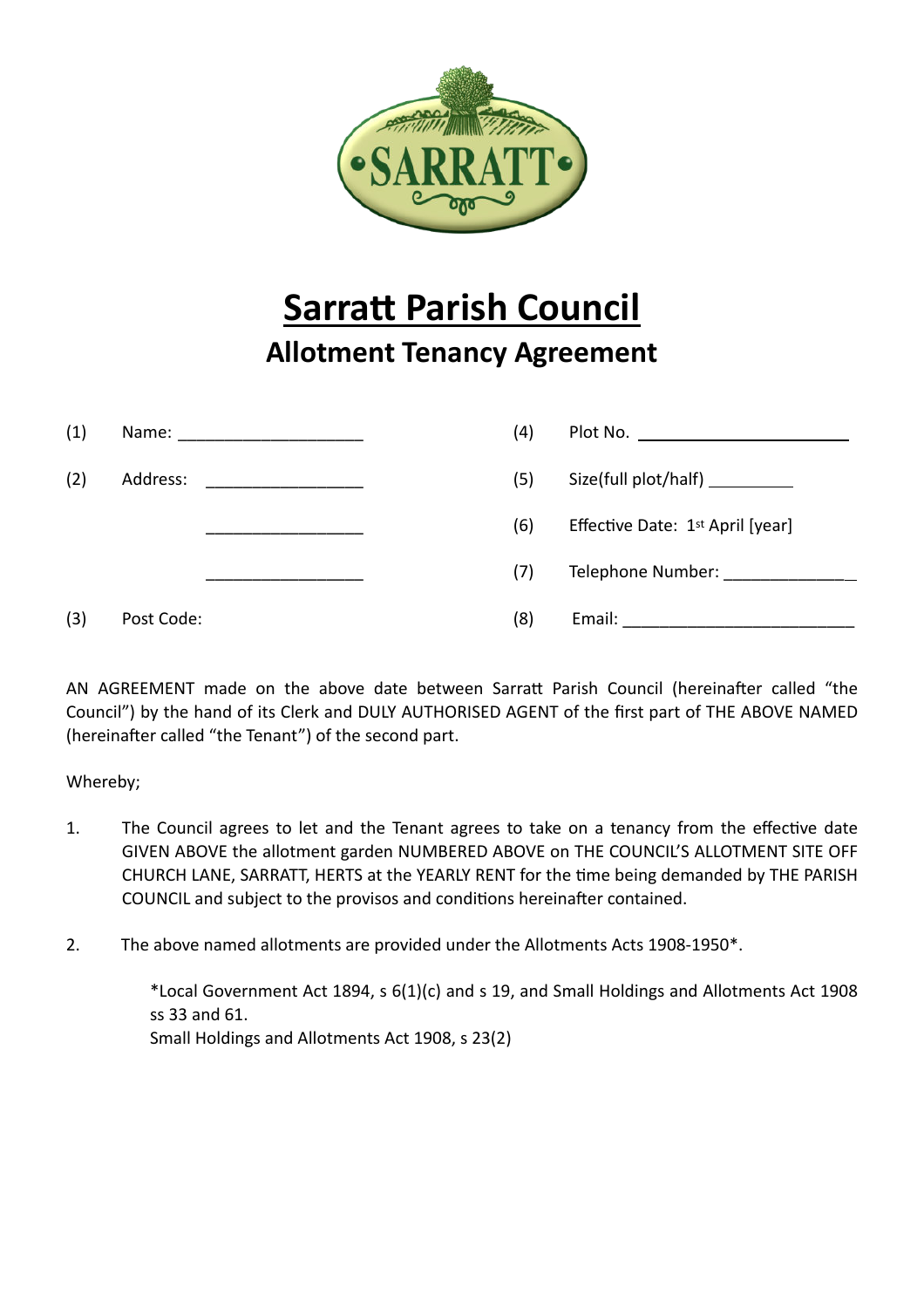- 3. The Tenant hereby agrees with the Council as follows:-
	- **(i)** To pay the rent hereby reserved on the first day of April or on receipt of a rent invoice at a later date in every year during the continuance of this tenancy without any deductions whatsoever. The rent will be subject to annual review by the Council.
	- **(ii)** The rent is to be paid either by electronic bank transfer into the council's bank account details included at the end of this policy or by cheque payment made out to Sarratt Parish Council. No cash payments for rent due will be accepted and the liability will remain outstanding until settled.
	- **(iii)** Bank Transfers are to clearly state the allotment number (s) in their reference description for transfer.
	- **(iv)** A deposit of £100 will be requested from all new plot owners from April 2022 which will be held by SPC as trustees and forfeited towards covering clearance and remedial costs if the plot is left to fall into disrepair.
	- **(v)** a levy will be charged for rectification if a plot is left in a state of disrepair;
	- **(vi)** to use the allotment garden as an allotment garden and for no other purpose without the prior consent in writing of the Council;
	- **(vii)** to keep the allotment garden tidy, free from weeds and well manured and otherwise maintain it in good state of cultivation and fertility and good condition and to keep any pathway or roadway included therein or abutting thereon reasonably free from weeds.
	- **(viii)**not to cause or permit any nuisance or annoyance to the occupier of any other allotment garden or obstruct or encroach on any path or roadway set out by the Council for the use of the occupiers of the allotment gardens within the said allotment site;
	- **(ix)** not to underlet assign or part with the possession of the allotment garden or any part thereof without the prior consent in writing of the Council;
	- **(x)** not without the prior consent in writing of the Council to cut or prune any timber or other trees in the communal areas or take sell or carry away any mineral, gravel, sand, earth or clay from the site of the allotments;
	- **(xi)** not without the prior consent in writing of the Council to erect any building on the allotment garden AND in regard to any building for which consent has been granted to erect the same in accordance with plans or specifications (and of materials specified therein) submitted to the Council by the Tenant;
		- **(xii)** not to erect any fence of barbed wire adjoining any path set out for use of occupiers of the allotment gardens;
		- **(xiii)** not without the previous consent in writing of the Council to plant any trees or fruit bushes or any crops which require more than twelve months to mature;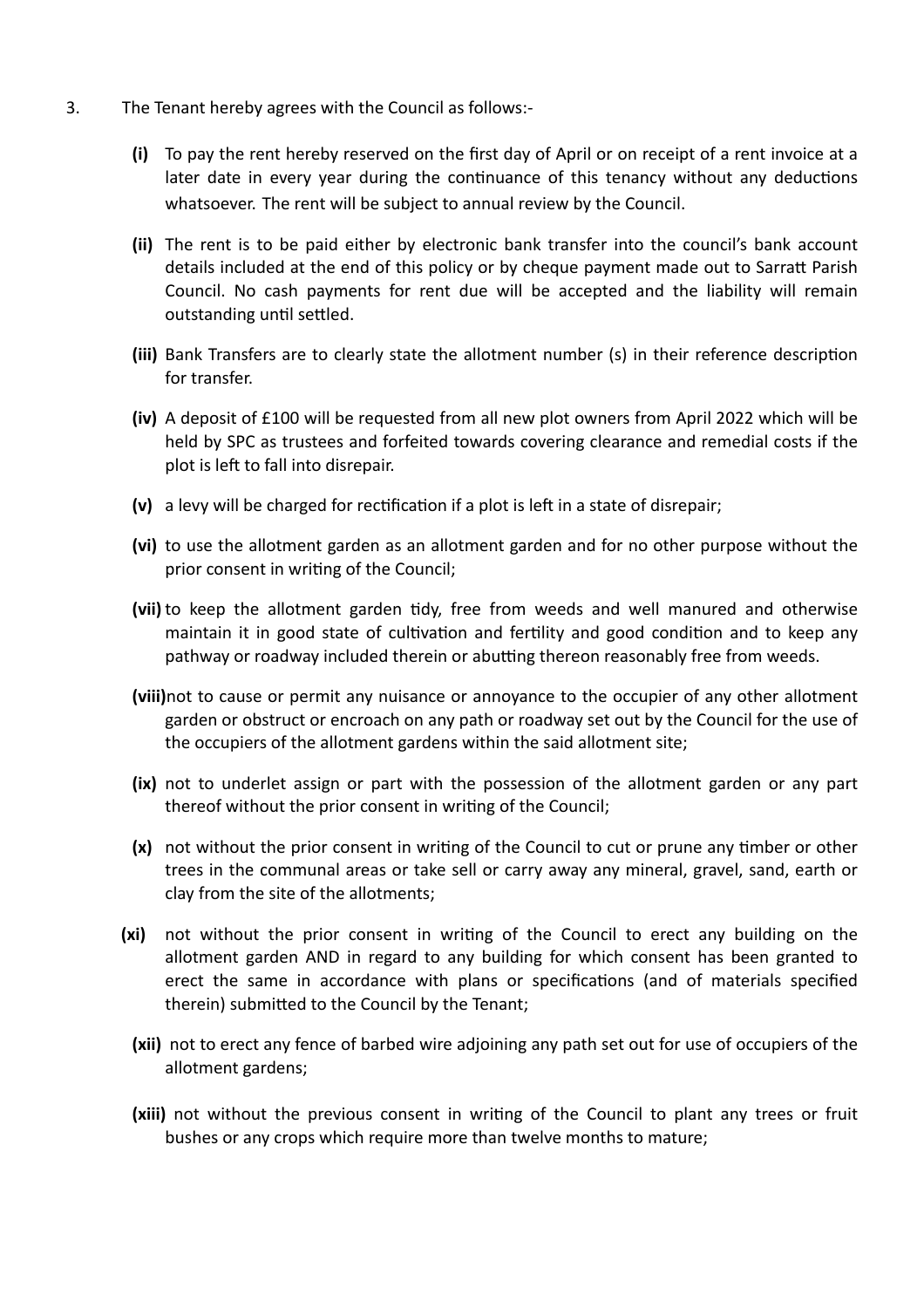- **(xiv)**not to deposit or allow other persons to deposit on the allotment garden any refuse or decaying matter (except manure and compost in such quantities as may reasonably be required for use in cultivation) or place any matter in any hedges, ditches or dykes situate in the said allotment site or in any adjoining land;
- **(xv)** no dogs are allowed on the allotment site.
- **(xvi)** not to keep any animals or livestock of any kind upon the allotment garden without prior consent in writing of the Council.
- **(xvii)** not to erect any notice or advertisement on the allotment garden;
- **(xviii)** to notify forthwith The Council of any change of address and/or contact details of the Tenant;
- **(xix)** to yield up the allotment garden at the determination of the tenancy hereby created in such condition as shall be in compliance with the agreements herein contained;
- **(xx)** to permit any officer or other agent or representative of the Council to enter the allotment garden and inspect the condition thereof and any building erected or being erected thereon;
- **(xxi)**to observe and perform any other special conditions which the Council consider necessary to preserve the allotment garden from deterioration and of which notice shall be given to the Tenant in accordance with Clause 5 of this Agreement.
- 4. The Council hereby agrees with the Tenant that the Tenant, observing and performing the conditions and obligations on their part contained in this Agreement, may peaceably use and enjoy the allotment garden without any interruption by the Council or any person claiming under or in trust for the Council.
- 5. The tenancy shall terminate on the death of the Tenant and may also be terminated by any of the following means:-
	- (a) by either party giving to the other three months' previous notice in writing expiring on or before the sixth day of April or on or after the twenty ninth day of September in any year;
	- (b) by re-entry by the Council at any time after giving one months' previous notice in writing to the Tenant on account of the allotment garden being required
		- (i) for any purpose (not being the use of the same for agriculture) for which it has been appropriated under a statutory provision or
		- (ii) for building, mining or any other industrial purpose or for any roads or sewers necessary in connection with any of those purposes;
	- **(c)** by re-entry by the Council at any time after giving one month's previous notice in writing to the Tenant;